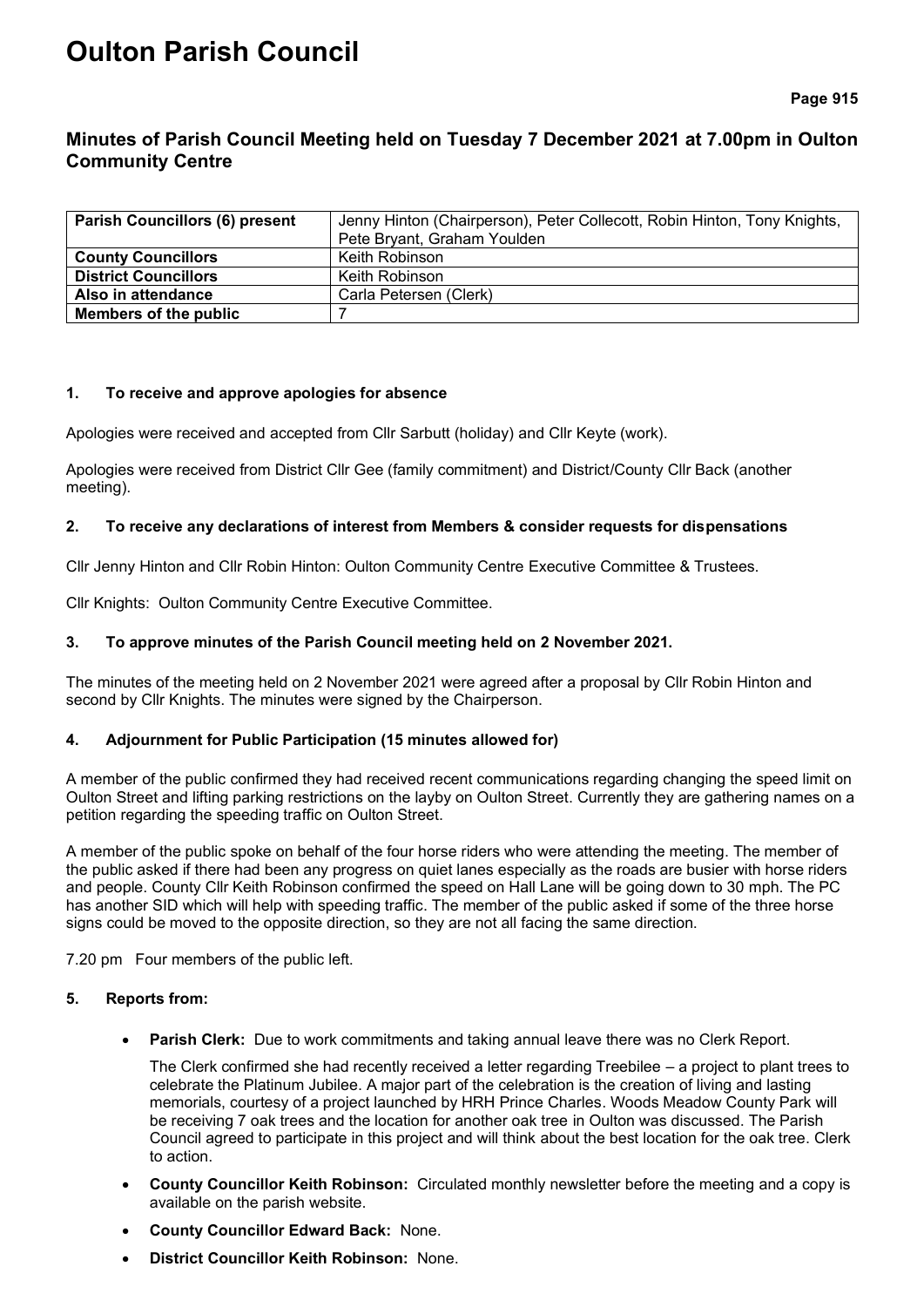- **District Councillor Edward Back:** None.
- **District Councillor Andree Gee:** None
- **Neighbourhood Plan Working Group:** The Chairperson reported on a meeting held on 18 November 2021 which had also been attended by Collective Community Planning. It was extremely pleasing the responses to the survey had gone quite high. The next Neighbourhood Plan meeting will be on 18 January 2022 and the responses will be discussed. Amendments will be made to the draft plan, and it will then be sent to ESC. If the NP is supported, it will be set in stone and help to protect future generations.
- **Oulton Community Centre:** The Chairperson reported that she wished to stand down as the Parish Council representative on Oulton Community Council and would like to delegate the role to the OPC Vice-Chairperson Cllr Collecott. Proposed by Cllr Robin Hinton and unanimously agreed by all Councillors.
- **St Michael's Church:** The Chairperson reported Oulton Poors Trust is currently changing their bank as the money they hand out at Christmas is dependent on interest rates. Christmas cards and Morrisons gift vouchers will handed out to those who have been identified as in need. It was unanimously agreed to include Oulton Poors Trust with St Michael's Church on future agendas.

## **6. Highways:**

## • **To discuss speeding traffic and the safety of horse riders. Agree upon a course of action.**

Members of the public had raised their concerns in public participation.

### • **To receive a report on outstanding highways issues**

Cllr Robin Hinton reported on issues regarding parking on Hobart Way. Parking has become increasingly difficult with families having 2 + cars per property. County Cllr Keith Robinson offered his help with this matter.

## • **To receive Speed Indicator Device (SID) results**

Cllr Knights had prepared the latest SID results, and these were shared with those attending the meeting. The Police have been emailed the results. The Chairperson thanked Cllr Knights and Cllr Robin Hinton for looking after the two SIDs. The SID graphs/data will be incorporated into the Neighbourhood Plan.

## **7. Planning**

## • **To receive new planning applications and make comment**

None.

Cllr Keyte is currently working on a PC response for the draft East Suffolk Community Infrastructure Levy (CIL) Consultation. Closing date for responses is 23 December 2021 before 5 pm.

## • **To receive results and updates on outstanding applications**

None.

## **8. Finance:**

- **To receive the income and expenditure figures as at 30 November 2021 –** It was noted.
- **To note the bank balance as at 30 November 2021 – £65,338.41**
- **To note receipts**
	- o Camps Heath Barn advert in the Oulton Messenger newsletter £10.00
- **To consider any grant applications –** None.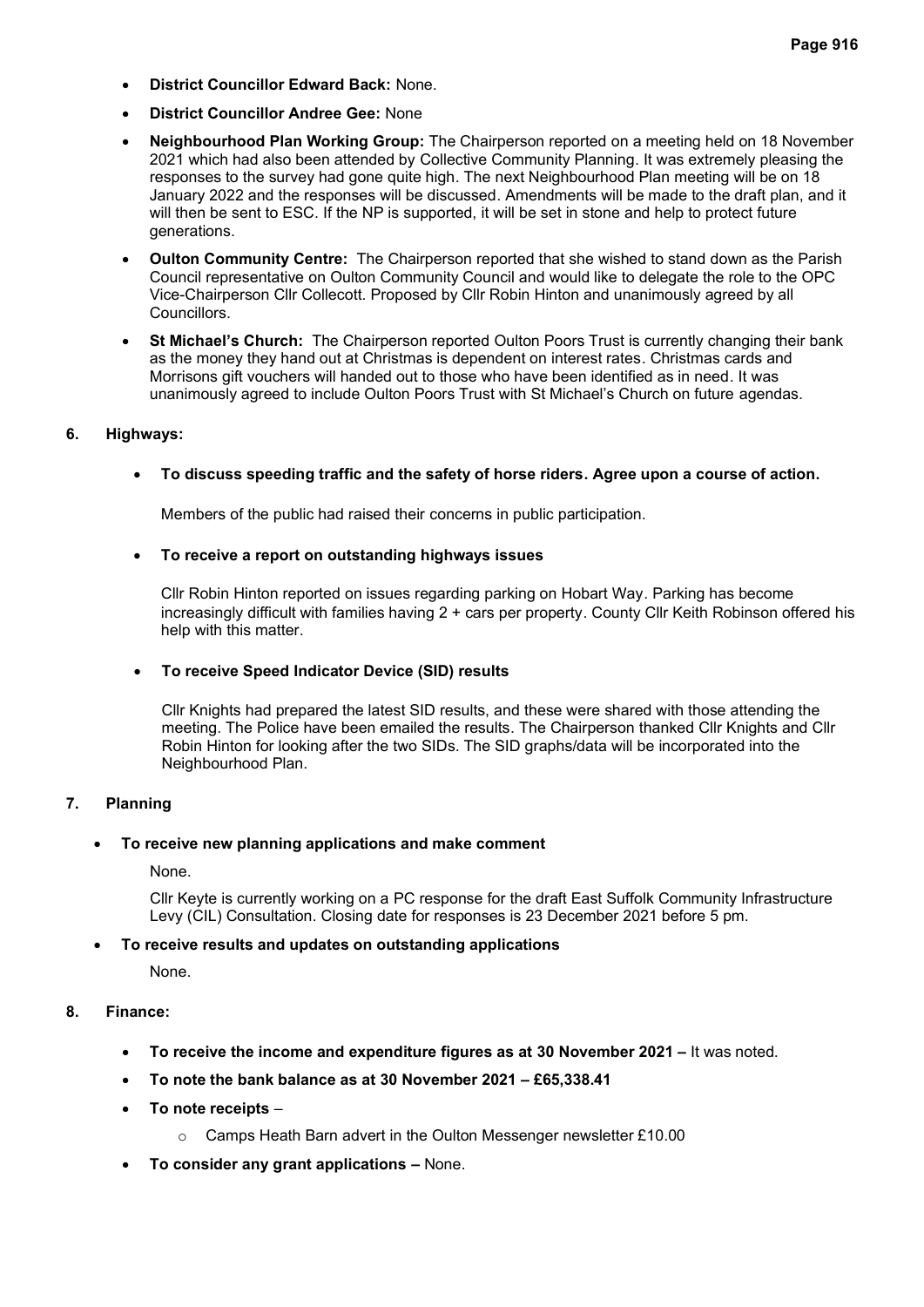## • **To approve payments.**

All expenditure approved. Proposed by Cllr Collecott and seconded by Cllr Jenny Hinton.

| Payee                                | Value    | <b>Description</b>                                 |
|--------------------------------------|----------|----------------------------------------------------|
| <b>HMRC</b>                          | £18.35   | Income Tax & NIC                                   |
| Mrs C Petersen                       | £892.58  | Salary, administrative expenses & mileage          |
| <b>Oulton Community Council</b>      | £17.50   | Room/hall hire                                     |
| <b>Waveney Norse</b>                 | £3439.22 | Benches x 3 (CIL)                                  |
| Parish Online                        | £220.80  | Mapping (one year)                                 |
| <b>Oulton Community Council</b>      | £20.00   | Neighbourhood Plan room hire                       |
| Norfolk Parish Training &            | £40.00   | <b>Training for Cllr Bryant</b>                    |
| Support                              |          |                                                    |
| <b>Collective Community Planning</b> | £1200.00 | Attendance at two meetings & preparation of        |
|                                      |          | Regulation 14 Neighbourhood Plan consultation      |
|                                      |          | report                                             |
| East Suffolk Council                 | £117.00  | Planning permission - noticeboard at Jenkins Green |
| East Suffolk Council                 | £117.00  | Planning permission – noticeboard at Lime Avenue   |
| <b>Suffolk County Council</b>        | £150.00  | Planning permission - noticeboard, bench & planter |
|                                      |          | at Queens Highway, Camps Heath                     |
| East Suffolk Council                 | £173.56  | By-elections                                       |
| <b>Nest Pensions</b>                 | £22.12   | Contributions                                      |
| Total                                | £6428.13 |                                                    |

### **9. To consider and agree upon the Parish Council Budget for 2022/23.**

The Clerk had prepared a draft budget, and this had been circulated to Councillors before the meeting. The budget figures had been prepared using the three-year forecast method. Discussions took place about the Clerk and Councillors having office space at the Community Centre. All agreed that it would be extremely useful to have an area set aside for the Parish Council. County Cllr Keith Robinson was extremely supportive of the idea of an office space for the PC (shared with the Manager of the Community Centre) and requested the PC sought three quotes and forwarded them onto him for consideration of funding coming from his Locality budget. The PC office could also be used to hold council surgeries. County Cllr Keith Robinson was thanked for his offer of help with this project.

The budget figures were unanimously agreed, and a copy will be uploaded onto the parish website.

#### **10. To agree upon the Precept requirement for 2022/23. Complete and sign the Precept form.**

A letter had been received from East Suffolk Council regarding Oulton Parish Council Precept 2022/23 and this had been circulated to Councillors before the meeting. East Suffolk Council had reviewed the Council's tax base for the coming year, the tax base for Oulton Parish Council will be 1549.90 Band D equivalent properties. Oulton Parish Council agreed to keep its tax charge the same as 2021/22 (i.e., £17.08) which will show as a 0% change on the 2022/23 council tax bill and a precept of £26,472.29 will be requested. The Precept form was signed, and the Clerk will email it to ESC.

#### **11. To receive an update on the purchase of assets using CIL money.**

The noticeboards have been delivered and now require planning permission before they can be installed. The bench at Fisher Row should be installed soon. The bench by the telephone box at Camps Heath will be ordered when the licence has been received. The bench at Brendon Close play area needs to be chased up again as it has been ordered. The litter bins need to be chased up again as they have been ordered but no installation dates have been given. The toddler swing at Brendon Close play area is currently on hold until we can be certain of the balance left after the other purchases have been made using CIL money.

#### **12. To receive an update on a discussion with Persimmon. Agree upon a course of action.**

Cllr Knights and Cllr Robin Hinton have been exceptionally busy with other projects and will contact Persimmon before the next PC meeting. Cllr Collecott asked to be copied into these communications.